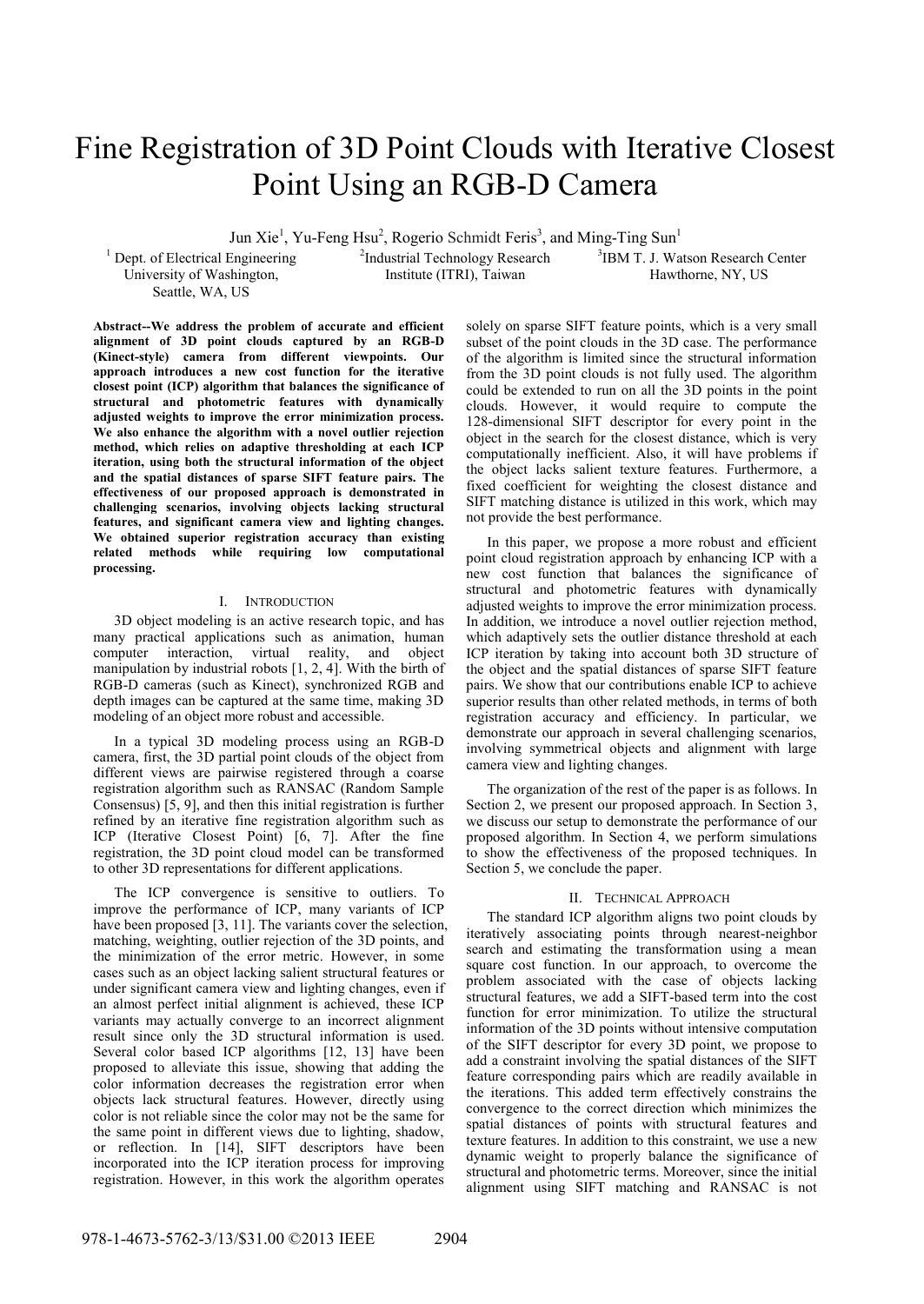perfect, some of the SIFT points may not be exactly paired. Thus, some of the correspondence pairs with large distances should be rejected. Therefore, we propose a new outlier rejection method which adaptively utilizes both the statistics of structural characteristics and the spatial distances of SIFT correspondence pairs. Our proposed approach is also effective to improve the performance of ICP under the situation of significant camera view changes. In this situation, the overlapping region is relatively small. If the threshold of the outlier rejection only depends on the statistics of the closest distances, the threshold will be relatively large due to the large number of outliers, meaning fewer outliers will be rejected. This may cause inaccurate registration results. Our outlier rejection method makes the threshold tighter under this situation which improves the performance of the registration. performance of the constraints on the specific state and the specific state of the specific state of the specific state of the specific state of the specific state of the specific state of the specific state of the specif

The procedure of the proposed 3D registration approach is described below, followed by a detailed discussion and explanation of the equations in our formulation.

#### *Initial Registration:*

Given the RGB and depth images of two views from the RGB-D camera, we obtain two 3D point clouds  $p =$  ${p_1...p_N}$  and  $q = {q_1...q_M}$ , where *N* and *M* are the numbers of points in *p* and *q*. The SIFT feature points are extracted from the two RGB images. After the initial alignment with the RANSAC process, we find the set of SIFT feature correspondence 3D points as  $cf = \{(pf_1, qf_1) \dots$ (*pf*<sub>*L*</sub>,  $qf$ <sub>*L*</sub>)</sub>} where  $pf$ <sup>*i*</sup> and  $qf$ <sup>*i*</sup> are the corresponding SIFT feature 3D points in *p* and *q,* and *L* is the number of matched SIFT feature pairs. Define  $T^{(k)}$  as the transform matrix after the  $k$ th iteration.  $T^{(0)}$  is the transform after RANSAC and before the ICP iteration.

#### *Fine Registration:*

For the *k*th iteration (*k*=1, 2, …) in the process:

(*i*) For each point  $p_i$  in the point cloud  $p$ , find its corresponding point  $q_i^{*(k)}$  in  $q$  with the closest distance:

$$
q_i^{*(k)} = arg_{q_j}[min_{q_j \in \{q\}}(||p_i \cdot T^{(k-1)} - q_j||)], \qquad (1)
$$

The associated closest Euclidean distance with  $p_i$  is  $cd_i^{(k)} = ||p_i \cdot T^{(k-1)} - q_i^{*(k)}||.$ 

*(ii)* Compute the mean and standard deviation of all the closest distances. Define the statistic inlier  $s^{(k)}$  as a subset of *p* satisfying:

zatisfying:  
\n
$$
s^{(k)} = \{p_i \mid cd_i^{(k)} < mean(cd^{(k)}) + 3 \cdot std(cd^{(k)})\}.
$$
\n(2)

*(iii)* Calculate the adaptive threshold for outlier rejection:

$$
t^{(k)} = c \cdot \sqrt{er^{(k)}} \cdot df^{(k)},\tag{3}
$$

where *c* is a constant (we set  $c = 30$  in all simulations).

 $df^{(k)}$  is the average spatial distance of  $m\%$  SIFT feature correspondence pairs with shorter closest distances (we set  $m = 30$  in all simulations).

 $er^{(k)}$  is the root mean square of the closest distances for  $s^{(k)}$ defined in (2):

$$
er^{(k)} = \sqrt{mean_{p_i \in s^{(k)}}(||p_i \cdot T^{(k-1)} - q_i^{*(k)}||^2)},
$$

$$
f(T) = \sum_{p_i \in p} \alpha_i \|p_i \cdot T - q_i^{*(k)}\|^2 + \sum_{(p'_i, q'_i) \in \mathcal{F}} \beta_i \cdot \|p f_i \cdot T - q f_i\|^2, \quad (4)
$$

where we use  $\alpha_i$  to reject the outliers:

$$
\alpha_i = \begin{cases} \sqrt{\frac{0.01}{|\sigma(p_i) - \sigma(q_i^{*(k)})|}} & \text{if } cd_i^{(k)} < t^{(k)}\\ 0 & \text{otherwise.} \end{cases} \tag{5}
$$

Here  $\sigma(*)$  denotes the surface variation defined in [8]:

$$
\sigma(p_i) = \frac{\lambda_0}{\lambda_0 + \lambda_1 + \lambda_2},
$$

 $\lambda_i(\lambda_0 \leq \lambda_1 \leq \lambda_2)$  are eigenvalues of covariance matrix:

$$
C = \begin{bmatrix} p_{n} - \overline{p_{i}} \\ \dots \\ p_{ir} - \overline{p_{i}} \end{bmatrix} \begin{bmatrix} p_{n} - \overline{p_{i}} \\ \dots \\ p_{ir} - \overline{p_{i}} \end{bmatrix}^{T},
$$

 $p_{i1} \dots p_{ir}$  are the closest *r* points around  $p_i$  and  $\overline{p}_i$  is the centroid of these local neighbors.

The dynamically adjusted weight  $\beta_i$  is:

$$
\beta_{i} = c \cdot \frac{\sqrt{mean_{(pf_{i},qf_{i}) \in cf} (\left\|pf_{i} \cdot T^{(k-1)} - qf_{i}\right\|^{2})}}{matching\_dist(pf_{i},qf_{i}) \cdot er^{(k)}} \tag{6}
$$

where *c'* is a constant which we empirically set to 60, and matching\_*dist(pfi,qfi)* is the 2D SIFT matching distance between *(pfi, qfi)* which is available from the SIFT feature matching in the RANSAC initial registration stage.

(v) Find the transformation  $T^{(k)}$  by minimizing the objective function  $f(T)$ :  $T^{(k)} = min_T(f(T))$ . Also, we delete points  $p_i$  from *p* with  $cd_i^{(k)} > 10*t^{(k)}$  so that in next iteration, we just need to search for the closest distance for those remaining points. Thus, it can reduce much computation time.

*(vi)* The iteration terminates after the root mean square (RMS) of the closest distances of the inliers is smaller than a set threshold, or until a fixed number of iterations is reached (here we set the iteration number to 18 in our experiments).

In (3), we make the adaptive threshold  $t^{(k)}$  for outlier rejection based on the average spatial distance of *30*% SIFT feature correspondence pairs with shorter spatial distances instead of all the feature pairs because even after the initial RANSAC based alignment, some of the feature points may not be exactly paired due to the resolution limitation or inaccurate matching. Using only a subset of feature correspondence pairs with shorter distances, we can ensure the accuracy of the chosen feature correspondences.

The first term in the objective function of (4) is the weighted mean square of the closest distances of the inliers. In (4) we show the Point-to-Point distance as the error metric. In the simulations, we also tried the Point-to-Plane distance [6] as the error metric, and the results are similar. The second regularization term is the weighted mean square of 3D spatial distances of the feature correspondence pairs. In addition to outlier rejection, we also use the local surface variation to control the weight  $\alpha_i$  (5). As mentioned in [8], the surface variation is closely related to the curvature but needs much less computation than the curvature calculation. Here, we introduce the 3D local surface variation features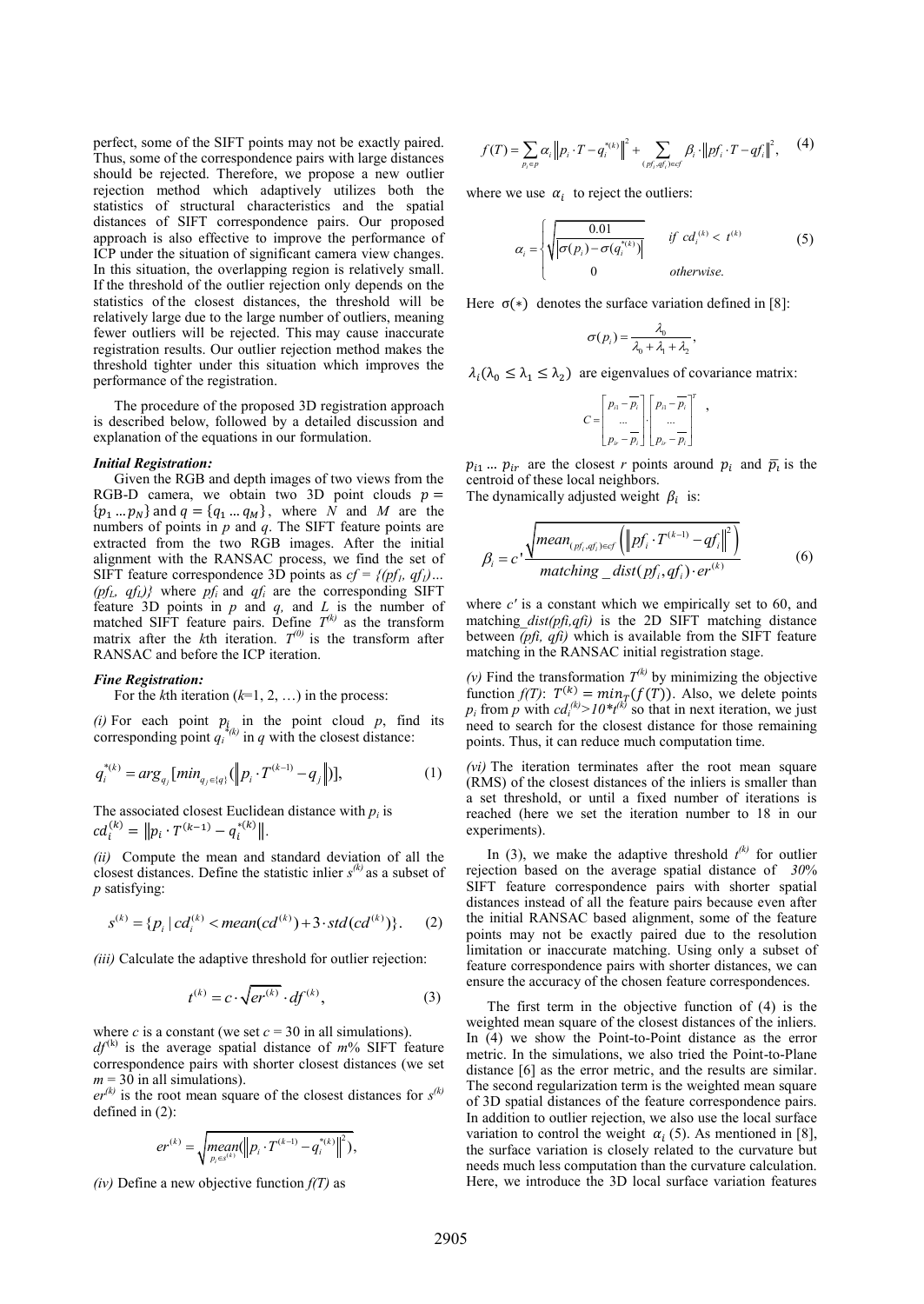because the local features can have a better representation of the surface structure. If two points with the closest distance have similar surface variations, the weight is adjusted with more confidence and vice versa.

Also in (4),  $\beta_i$  is a dynamic weight for the feature correspondence pair  $(pf_i, qf_i)$ . If the weight is set too large, the transformation mainly depends on the relatively small number of feature correspondences. This could cause problems when the feature correspondences are not completely reliable. On the other hand, if the weight is set too small, since the number of feature point pairs is much smaller compared to the number of the 3D point inliers in the first part of (4), the feature based regularization term becomes less significant. To resolve the above problems, we adaptively set  $\beta_i$  according to the SIFT matching distance as well as the ratio between the spatial distances of SIFT feature pairs and the closest distances of  $s^{(k)}$ . In (6), if the 2D SIFT feature matching distance is large, meaning the matching is less accurate, we assign less weights to the feature based regularization term. Also, we calculate the ratio between the RMS of the spatial distances of the SIFT feature pairs and the closest distances for  $s^{(k)}$  in each iteration. If the RMS distance of the SIFT feature correspondences is relatively large compared to the RMS distance of  $s^{(k)}$ , we assign more weights to the feature based regularization term to have a more balanced minimization.

In the algorithm described above, the adaptive threshold *t* utilizes both the structural information and the SIFT features of the point clouds. Moreover, we introduce the SIFT feature matching constraint into the objective function with a dynamic weighting scheme. As a result, ICP will converge properly. Unlike the outlier rejection method described in [11], our proposed algorithm utilizes the texture feature information in the outlier rejections. Moreover, unlike the color based ICP algorithm in [12, 13], our method is more robust to lighting changes.

#### III. EXPERIMENTAL SETUP

In this section, we show the setup we used to demonstrate the performance and illustrate the challenging scenarios of symmetrical objects where ICP produces inaccurate results.

The RGB-D images we used are from the RGB-D Object Dataset [10] from the Robotics and State Estimation Lab of University of Washington with an object placed on a turntable. We use only the SIFT features extracted from the object in the RGB images to perform RANSAC for the initial alignment. After the initial registration, we perform ICP on the food-can for the fine alignment to obtain the final transformation. Fig. 1 shows the partial 3D point clouds of a food-can registered from the two views after the initial RANSAC alignment and after ICP. It should be noted that most of the black area around the turntable belongs to the background. Since the food-can and the turntable are rigid and are fixed together, ideally, the transform should also be the same for the turntable. We use the red rectangle markers on the turntable as shown in the figure to demonstrate the problem. Since the markers are sharply defined and have a very distinct color from the turntable, it is easy to precisely extract the corners of the markers. These corner points serve as the ground truth points in our simulations for comparison. With the coordinates of the six ground truth points (corners), we can compute the distance of the ground truth points from two views after the fine registration. Since the markers are at a distance from the food-can, and ICP is performed only based on the 3D points of the food-can, the markers also serve the purpose of making the errors more visible.



Fig. 1. 3D point clouds registered from two views. (left) Initial registration result. (right) Fine registration result after ICP.

From Fig. 1, we can see that after the coarse initial alignment, the red markers are well aligned (left). However, after ICP is performed for the fine registration (right), the markers are no longer aligned (mixed with red and white colors). This is because the food-can lacks salient structural features and ICP in this case will be converged to a wrong direction even with a good initial alignment. In Fig. 2, we plot the RMS of the closest distances of the 3D points and the RMS error of the distances of the ground truth points in each iteration. From the figure, we can see that although the RMS value of the closest distances of the 3D points is decreasing, the RMS error of the ground truth points is increasing, indicating that ICP is actually converging to a wrong position due to the lack of structural features. Moreover, in the scenario where the overlap region from two views is relatively small, we also find that ICP will encounter similar problems.







In this section, we demonstrate the improved accuracy and efficiency for the challenging scenarios described in the previous section with objects lacking salient structural features.



Fig. 3. Fine-registration errors for the symmetric object by our proposed method (a) error curves, (b) the associated visual result of registering the two point clouds from Fig. 1 (compare to Fig. 2(b)).

In Fig. 3, we show the alignment result for the case of an object with a symmetrical structure (the food-can case in Fig. 1) using our proposed algorithm. In this case, the convergence towards the ground truth points does not have any problem and the error continues decreasing to a much smaller value. Also compared to the original ICP visual result in Fig. 1(b), with our proposed approach in Fig. 3(b), the markers are aligned very well, which shows the effectiveness of our approach.